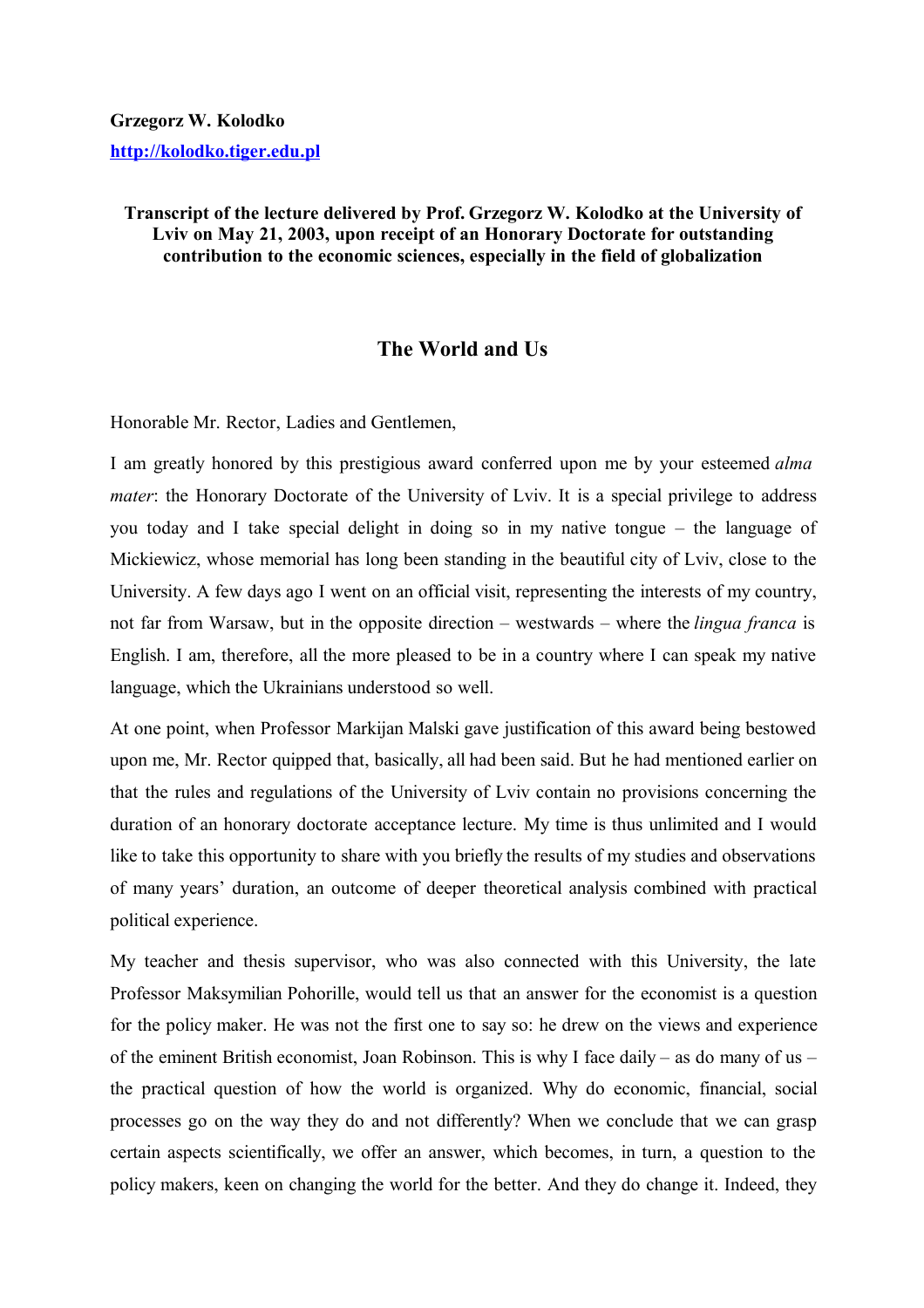have been changing it for years, centuries, millennia, but I'm not sure whether today – in the year 2003 – the world is any better than it was 5, 15, 50, 500 or 5,000 years ago. Certainly, it is different. And different it will be in the future. What, then, is it going to be like? This is the question.

In this ever different world, everyone constantly seeks their place, which needs to be defined and redefined a hundred times. Some processes linked with the ongoing, incessant changes run smoothly, others can be very violent; certain things are predictable and malleable, others take us by surprise and can hardly be managed. We, thus, never run short of problems, which makes our lives as economists quite interesting. The prices go up: we've got problems to solve; the prices go down: it spells trouble. The national currency appreciates: questions crop up; it depreciates: precisely the same thing happens. The current account is in deficit: too bad; it shows a surplus: ditto. A rapid influx of capital generates new challenges; so does its outflow. Our lives are, therefore, never boring, because every successive answer gives rise to new questions. What makes the discipline I follow – the discipline in which I am now an Honorary Doctor of the University of Lviv – so special is that it deals with a living organism.

We no sooner obtain an understanding of what depends on what, of how things tick, of what is going on and why, than it turns out that reality has moved on. Economic theories that were viable and adequate a generation or two ago may fail to make valid predictions today. The situation resembles taking a snapshot from a speeding train. Even with a digital camera, in which the picture can be seen almost immediately, when we compare the photograph with the view from the window, we see that the latter has changed. For we have moved in time and space, and whatever seems to be an adequate theory may no longer be in keeping with reality.

In our region of the world – encompassing Central and Eastern Europe and an enormous area that extends from the heart of Europe to the Pacific Coast, populated by 1.7 billion people – we are going through a highly complex process of system transformation. All the time we face the question of whether there exists an appropriate theory providing a description of what is going on, along with adequate, correct premises to guide politicians in their day-to-day decisions that affect millions of people. Even if politicians prove they can take heed of economists' answers – and, believe me, few of them do, which entails a heavy price for societies to pay – this does not yet mean that science can provide correct answers to all questions and suggest appropriate solutions to all problems.

We are in the midst of a post-socialist (or post-communist, as some would have it) market transformation and although we get only a very rough picture of the situation, we do seem to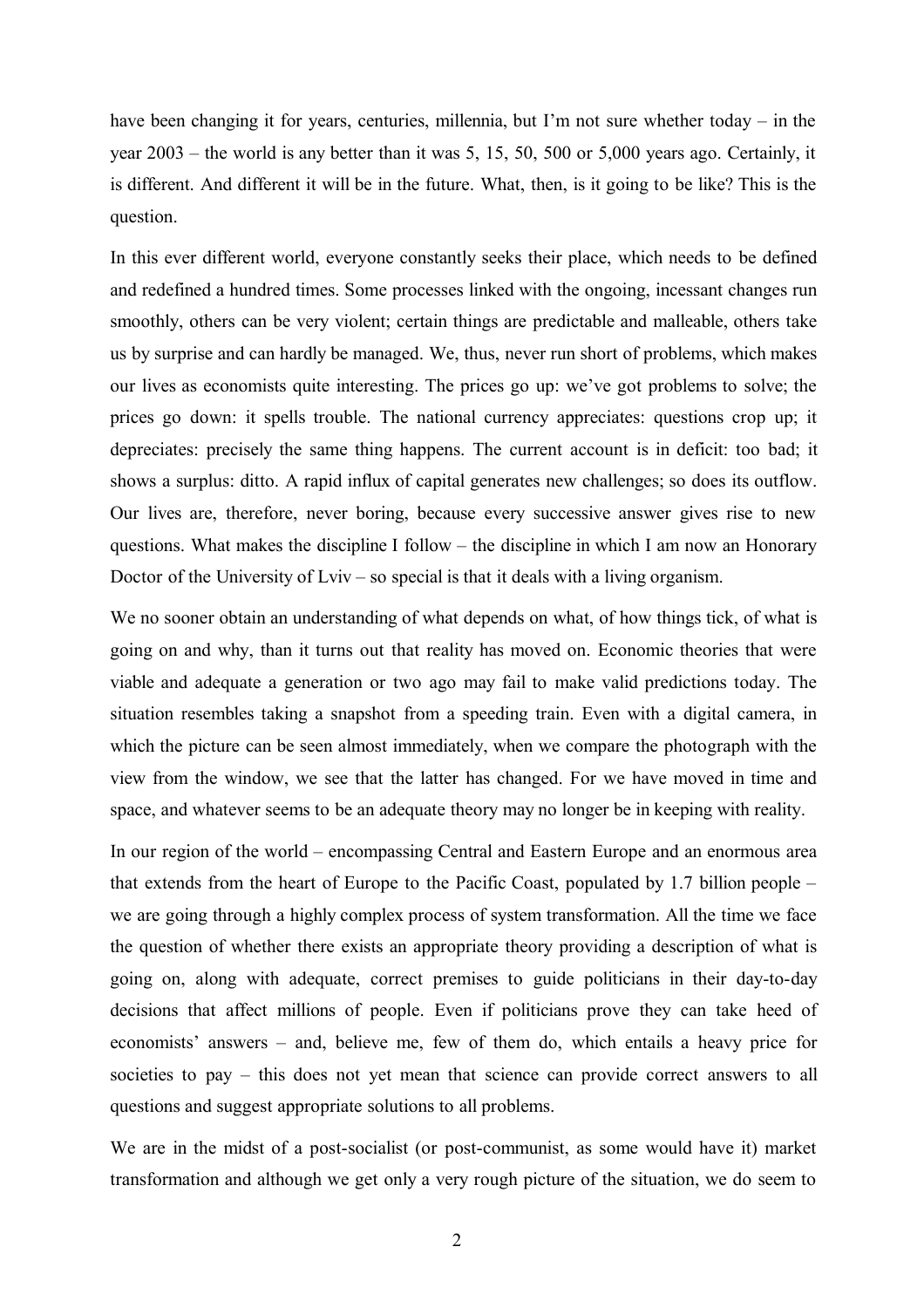know what we are leaving behind and what we are supposedly headed for. But do we really know what is left behind? History can be nasty and present a very bleak picture of the recent past. This is also the case with contemporary history. Historians call this the "black legend" phenomenon. In the Renaissance, the Middle Ages were shown in very dark hues; the next epoch, in turn, was highly critical of the Renaissance, and so on. When Poland was reconstructing its economy after the destruction of the Second World War and building a socialist system, we were taught at schools about the unredeemable weaknesses of the pre-war regime. Before that period received a fairly objective treatment, it too had to go through a "black legend" episode.

And now, when we are told – in Poland and in other transforming countries in our region of the world – how awful life was in the years preceding the breakthrough of 1989–91, this is yet another case of obfuscating the facts and creating a false image of the pre-transformation reality and its economic aspect. Indeed, some people have already forgotten what life was really like in the period predating the current struggle. It is worthwhile to analyze carefully some mechanisms that were at work back then, because without their proper understanding that avoids oversimplified and often trivialized interpretations, we are unable to make a correct action plan to be implemented in the current phase of the market transportation.

As it happened in Poland 14 years ago, when we concluded the Round Table debate – in which, incidentally, I also took part – and initiated the historic process of accelerated transition to political democracy, market economy and civil society, first in Central Europe and than in Eastern Europe and, subsequently, throughout the former Soviet Union (although the pace and scope of this transformation varied from country to country), we did have some knowledge of what we were leaving behind and were headed for. But, under the circumstances, we needed external support – not only intellectual, but also, and especially, financial. The domestic resources being insufficient, we needed foreign capital and technology to reinforce the investment efforts. But along with capital, we needed ideas and advice, which did come in, sometimes even in greater abundance than capital and technologies.

Unfortunately, at this fundamental junction of our history, it turned out that we lacked a mature and unambiguous conception of how to mold the new reality. Despite the existence of many valuable ideas and proposals worked out before, especially in countries where market reforms had been highly advanced, mainly Poland and Hungary, no consistent and comprehensive idea or theory of the transformation and no strategy of economic policy –

3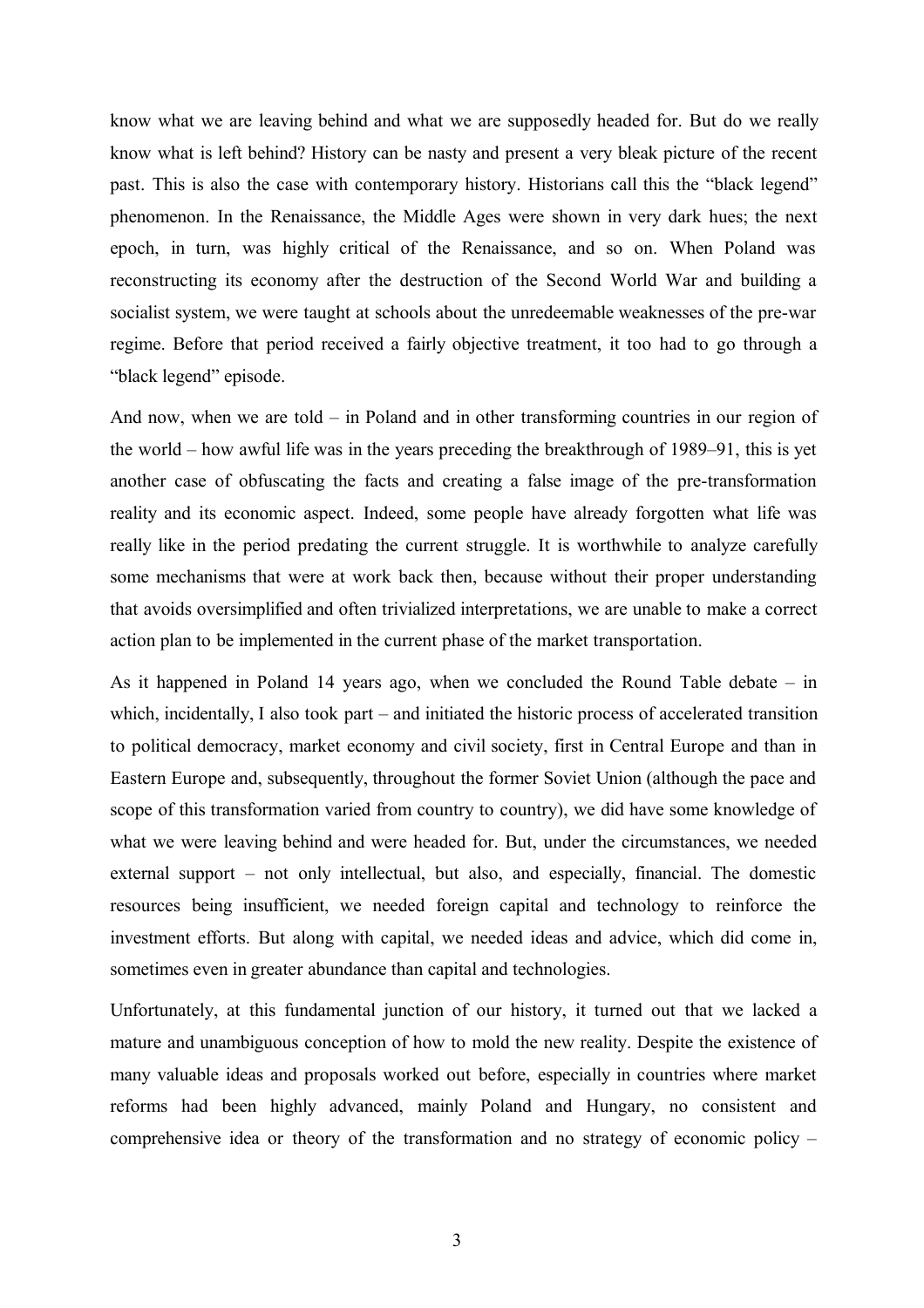which were so badly needed – were available. These were not to be found either in the East or, even less so, in the West, whether on our side of the Atlantic, or across it.

Under such circumstances, the intellectual and conceptual vacuum can sometimes be filled by haphazard ideas and unwarranted suggestions which ignore the *differentia specifica* that distinguished the declining socialism and disintegrating centrally planned economy. Occasionally, some form of economic quackery may prevail – as in the case of a plague-ridden, backward village, where the local shaman is unable to cope – when a new charlatan emerges, who "knows" how to cure the disease and remove the sources of the epidemic. So he proceeds with his treatment, taking advantage of the naive trust he has inspired, making room in the process for a new malady to develop in place of the old one.

Interestingly, under the Reagan administration in the United States, studies were being financed by the American taxpayers, for instance, on the economic consequences of a thermonuclear war, including the formulation of pragmatic proposals on how to rebuild the economies involved in a nuclear disaster. The politicians, intellectuals and researchers concerned, who had enough imagination, time and money for "what-if" speculations, ran short of time, imagination and, of course, money for detailed, pragmatic, system-oriented research that should indicate the right course of action in the event that the system they so passionately disliked collapsed. As a result, the West was intellectually and programmatically unprepared to face the demise of socialist economy. This is very interesting. In contrast, we largely *were* prepared to meet this challenge, in Poland more than elsewhere, as was attested to by the previously mentioned Round Table talks 14 years ago.

It is a scientifically established truth that we lacked a good recipe on how to abandon the old system and build the foundations of a new one – a process in which we are currently engaged, although, once again, its scope and scale vary across our region of the world. Certainly, there are differences in this respect between Ukraine and Poland. Everywhere, however, we were to some extent taken by surprise by the changes at the turn of the 1980s: their profound, radical and rapid character. But why did those changes occur at that precise moment? One should always ask why something happens the way it does and at the time it does. Why not a generation earlier or later?

The answer is: things happen the way they do because many events co-occur at one time and place. This is true of both our private lives and great economic events. It applies to great successes and spectacular attainments, as well as miserable setbacks and grave disasters in practically all areas of human activity. The tragedy of the *Kursk* going down was due to the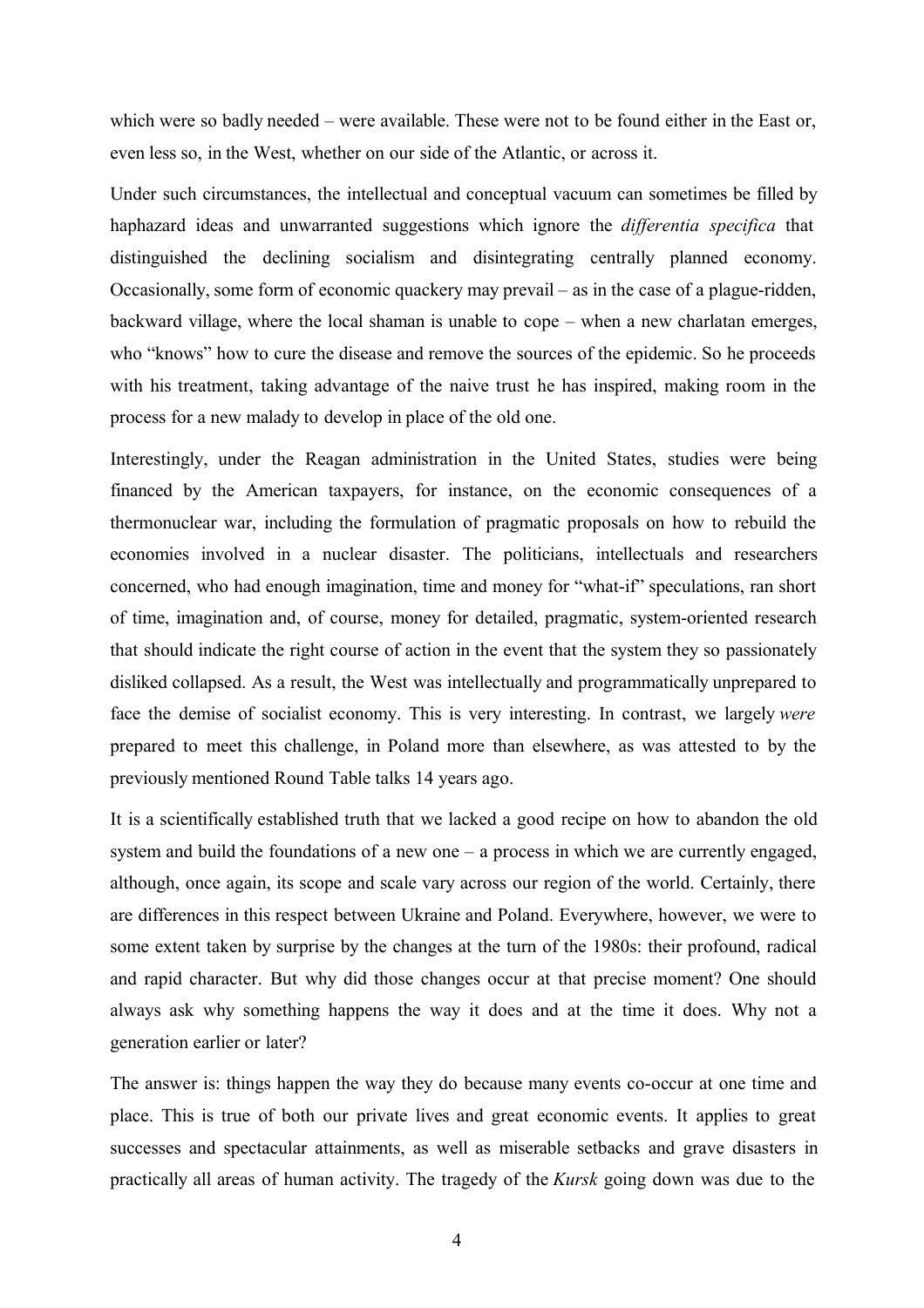coincidence of several events at a certain place and time; otherwise, the submarine would still be afloat. The *Columbia* breakup was the result of multiple events coinciding in a splinter of a second at some place; otherwise, the spacecraft would have landed safely.

The same observation applies to the developments of 1989–91 in our region of the world. These likewise required the co-occurrence of several events. The only difference is that the "now" or "then" used in this context refer to a different time-scale. Several weeks, months or sometimes even years, may be just a twinkling on a historical scale. So what actually happened? It was two processes, previously totally independent of each other, becoming superposed at that phase. One of these was triggered by an endogenous mechanism – one that was built into the system. The people were increasingly fed up with state socialism and centrally planned, excessively bureaucratic economy. These were particularly burdensome in the former Soviet Union, including Ukraine, because no reforms were undertaken in that country to loosen the systemic straitjacket, and whatever measures were introduced, were but a substitute for what should have been done. But in other countries – for instance, former Yugoslavia, which would later disintegrate into five republics – far-reaching, partly marketoriented reforms similarly failed to bring the expected results.

Six years ago I was invited to a conference in Beijing. I was asked to present a paper about the lessons to be learned – also, or specifically, by China – from the Polish reforms. Initially I thought they meant the reforms of the 1990s. But it turned out I was wrong. I was asked explicitly to end my analysis in the year 1989 and try to give Chinese economists and politicians an explanation of why those reforms had failed and why, therefore, we had embarked on an entirely new project: transforming rather than reforming the economy.

It is at this point that the distinction between market reforms and post-socialist transformation emerges. The reforms in the ex-socialist economy did not constitute a transformation. The attempted significant changes were restricted to endeavors which were meant to preserve the system by increasing its economic efficiency and competitiveness. Hence – most importantly – the production and consumption figures were to be increased and the system as a whole should come closer to meeting the social expectations. Such were the intentions behind the market reforms in the socialist economy. The post-socialist transformation, on the other hand, consisted in the abolition of the previous system and its replacement with a new one  $-$  a "new and better reality".

Now, the terminal phase of the socialist economy was marked by a process, or, rather, a whole cluster of processes, which resulted in a specific "growth fatigue". The centrally planned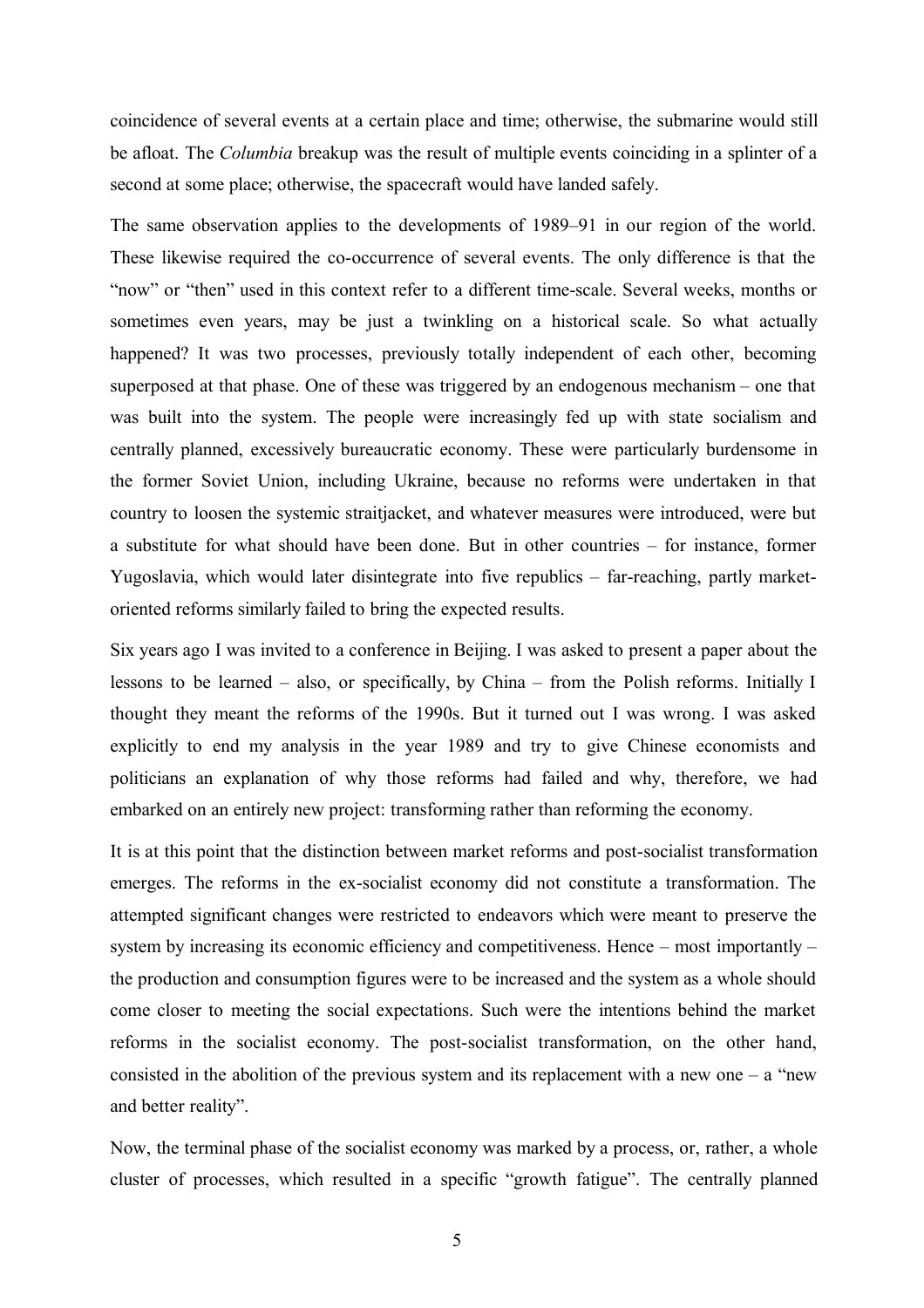economy, reformed to a greater or lesser degree – depending on the region, or, to be more precise, the adopted policy – did not manage to withstand the ever stronger competition from highly developed capitalist countries. This process was reinforced by their very dynamic entry into the next industrial revolution, driven by the development and proliferation of information technologies. Our economy, by contrast, was not flexible enough. Had there existed a mechanism to eliminate wasteful elements in the economy, the system might have endured longer. But such a mechanism was absent. If socialist enterprises had been allowed to collapse, then, perhaps, the collapse of the whole system – which was one huge socialist enterprise – would not have been inevitable.

The crucial changes of the turn of the 1980s were instituted by the people – the masses, as opposed to some narrow groups of intellectuals and economic leaders, even though some of them may boast having jumped a high fence, written a seminal paper or given a groundbreaking lecture. But we are concerned here with is major historical processes, rather then with jumping fences, lines or difficult questions.

As human beings, we simultaneously perform three social roles: those of consumers, producers and citizens. As consumers, we were increasingly tired by the old system, in which the shortage economy reigned supreme, although, once again, its scale differed from country to country in the former socialist block.

Today we need to use economic models to teach students about shortages and to explain this very notion to them. Alternatively, we can point at some remaining enclaves of shortage economy in the modern world, like Cuba or North Korea. In time – and rather sooner than later – these relics of shortage economy will likewise disappear. We, therefore, need to talk to students about the pathologies that accompany economic shortages, such as rationing, gray market, black market, forced substitution, nepotism, distribution pathologies, or a corrupt retail system. We need to explain, in the first place, those phenomena which should draw the economist's attention: the asymmetry and distortion of information transmitted through a defective price system. And, of course, distorted prices must have impaired directly the relative allocative efficiency.

The people were tired as producers, too, because they saw the production was poorly organized and inefficient. On the one hand, such phenomena as inventory and stock surpluses and their wasteful management were widespread, and on the other hand, people had to put up with permanent shortages and poor work organization. And so the people rebelled: sometimes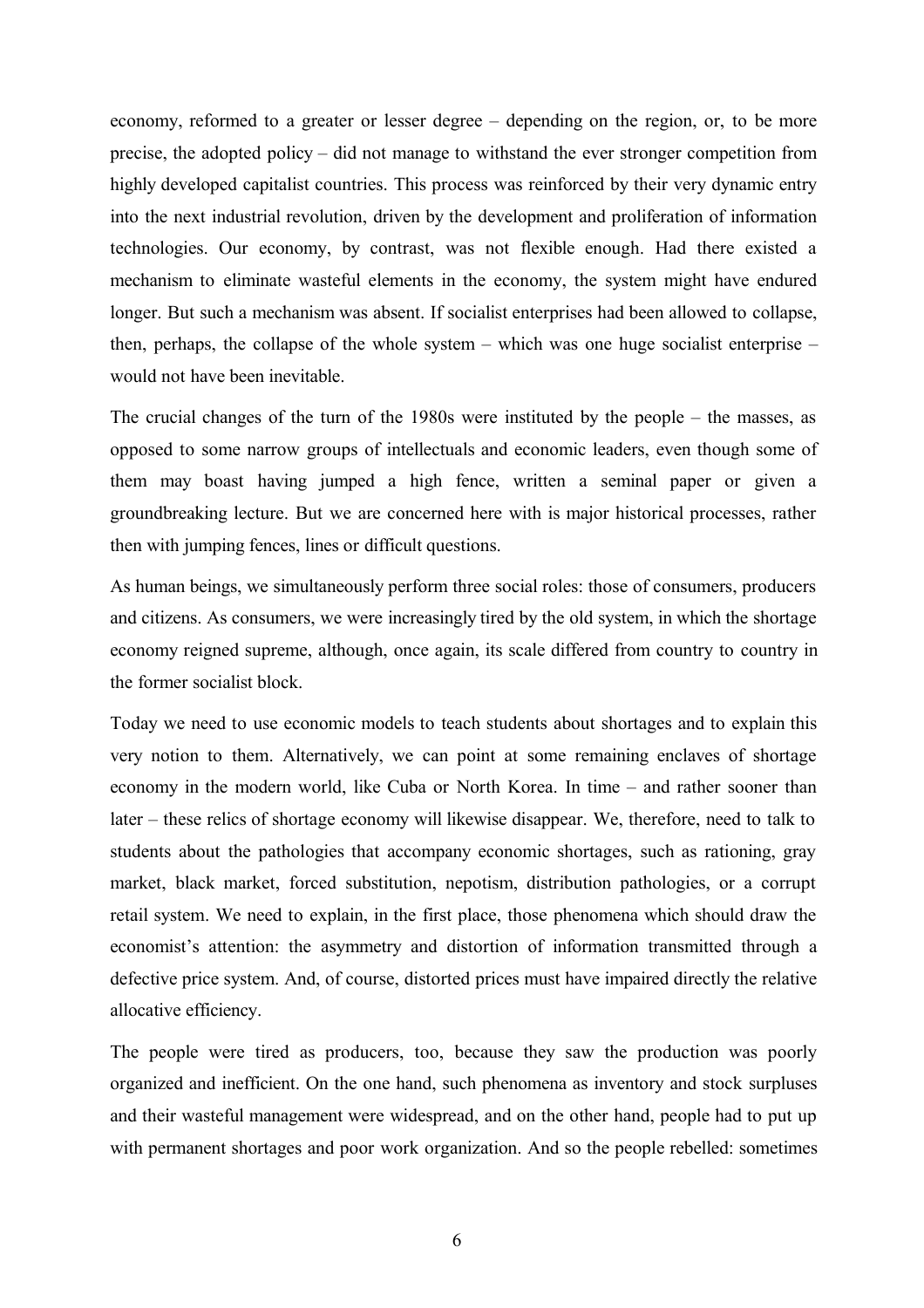they suppressed their rebellion, but on other occasions they gave it an outward expression – often in dramatic circumstances and in quite violent forms.

Finally, the people became increasingly dissatisfied as citizens, realizing that no effective, institutionalized procedure existed that would allow them to speak out, openly and publicly, about the reality falling short of expectations and about their desire to set the direction of changes. In short, democratic mechanisms did not operate, as there was no true democracy, although its deficiencies varied from country to country and the situation in this respect evolved in time and space.

The result was an ever increasing potential of accumulated dissatisfaction. At this point we once again run up against the question of why things happen the way they do and at the time they do. Had the people been so much better off twenty years before that no rebellionprovoking phenomena took place? Have the Chinese always been too well off for such phenomena to arise, so that the authorities could introduce reforms while preserving the old system and survive for another twenty odd years – the time span of another generation? In other words, was the situation not ripe for the demise of socialism to occur in Central and Eastern Europe already in, say, 1968 or around that date? And if socialism collapsed in the former Soviet Union more than ten years ago, how come it has survived – and attained a considerable economic success – in China to this day? These are interesting questions that need to be answered. For the answer will not only satisfy our intellectual curiosity, but also suggest a pragmatic course of action; it will help us interpret the past and also actively shape the future.

Such an answer should take into account not only the occurrences within the system, linked with the endogenous development mechanism, but also an outsider's perspective, involving exogenous factors, particularly in view of the fact that we entered the next phase of intensive globalization at roughly the same time. And although it might appear to some commentators that the profound changes in former socialist countries might have occurred much earlier or much later, the fact remains that in Poland they took place in 1989 – with some other countries of the region following suit shortly. This was due to the other process which unfolded simultaneously.

At this point we must go beyond our parochial views – also in Poland, where we tend to think that it was us, at the very heart of Europe, who, by initiating the post-socialist transformation processes, set in motion the great wheel of history. To some extent we are just a cog in a much larger wheel of history that keeps spinning at all times. And it grinds things like a quern: now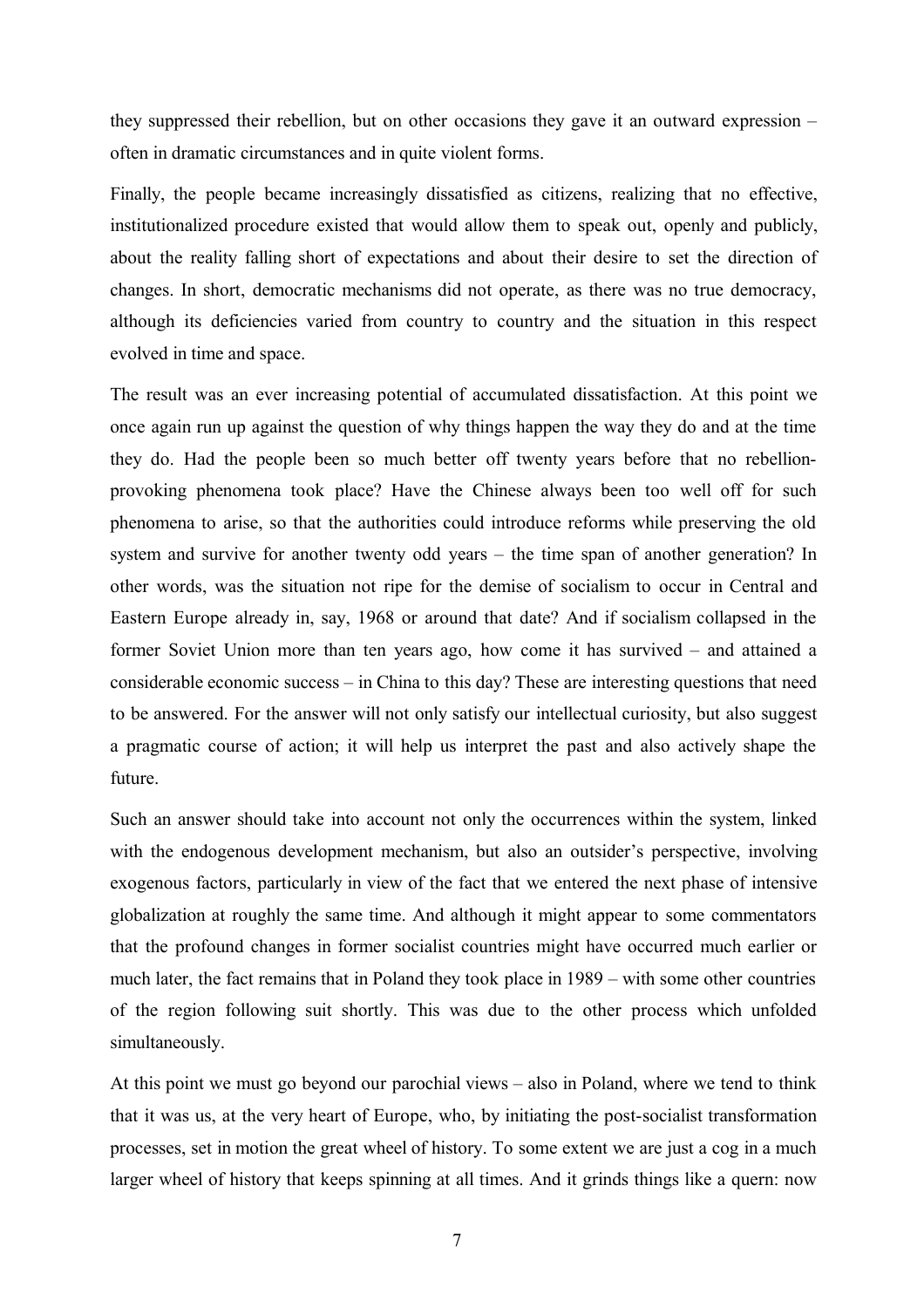producing flour and now bran… Accordingly there was quite a lot going on at that same time elsewhere, too. I say "elsewhere", because there was no world economy yet in the sense we ascribe to this term today. We were separated from the other, capitalist part of the world economy not only by a different political and ideological system. There was no free trade and no free movement of investment or financial capital. No free, direct movement of goods and services; no free movement of people. The movement of ideas was likewise relatively limited, as was the movement of technologies, not least because of financial restrictions. The world was, generally, divided. We spoke about the Third World. But the existence of a Third World – sometimes also called "developing", although, regrettably, it either failed to develop at all, or even suffered a recession – implied there also existed a second and a first world. We were the Second World. "They" – the highly developed capitalist economies, merely about 25 out of over 200 countries of the world – were the First World.

It was against such a background that we got a dream of a transformation from system to system, which must take us from the Second to the First World. For where else could it lead? Surely, not from the Second to the Third World, for we would most likely have refused to support it. Only now does it turn out that a transformation from system to system does not automatically imply moving from the Second to the First World, and may even bring a country closer to the Third than to the First World. This is, unfortunately, the case in some post-Soviet republics, while symptoms of such an inexpedient course of events can also be detected in the less developed republics of ex-Yugoslavia, which are additionally encumbered by a legacy of ethnic and military conflict.

Meanwhile, other interesting developments occurred half a generation ago in the First World, the richest part of the globe. An enormous amount of free capital became available. Highly developed societies – the most affluent in the world – saved much more than they were able to invest at home. They sought, therefore, opportunities to invest their ever greater surplus savings abroad. And what did they see? They saw an enormous stretch of land, from the Elbe to the Pacific, with a highly skilled human capital, enormous resources and a huge potential, which had not yet emerged as a market. This gave rise to the concept of an "emerging market", or a nascent, rising one. It is us who are meant to "emerge" from the non-market abyss! And we are emerging… We've been emerging for a dozen or so years and some of us have nearly emerged. This means we are opening up to ever freer and broader external contacts, allowing more goods and capital to enter our economy. But to make this possible, certain conditions must be met and, first and foremost, it must become profitable to actors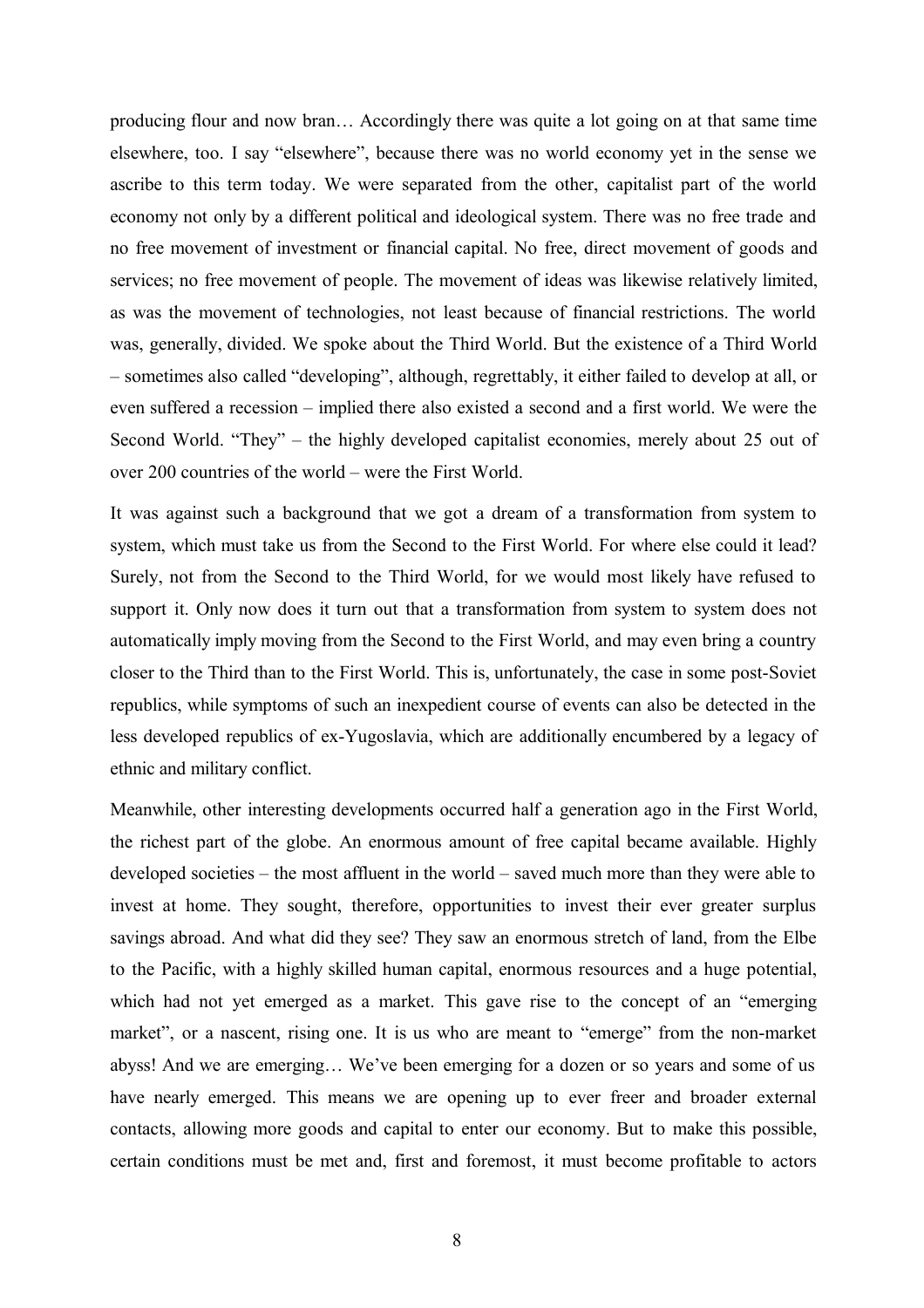from other parts of the world economy to invest their surplus capital and sell their goods in our region of the world.

Thus, in the first place, the economy must be privatized, for no one will invest their savings on a large scale in countries where state ownership dominates. Accordingly, a comprehensive privatization is necessary, which poses a unique challenge, given that it must be carried out in a relatively short time, despite the scarcity of domestic capital. All the more so, it is necessary to open up.

Second, the domestic currency must be convertible, to facilitate financial transfers and payments. Hence the pressure to attain convertibility as soon as possible, initially only in respect of current transactions, and in time also in the capital account. This, of course, has certain implications for the financial policy as a whole – both in its fiscal and monetary dimensions – and their appropriate coordination, needed to ensure financial stability.

Third, the movements of financial and physical capital must be liberalized. This requires extensive structural reforms and an appropriate institutional support for the market.

Fourth, it is necessary to limit, and in time to abolish, tariffs and other protectionist barriers to free trade. This requires a willingness to expose many domestic enterprises and whole branches of the economy to a competitive pressure from the outside.

Fifth and final, a political consent is necessary to deregulate the economy to the point when all the processes required by the efficient functioning of the modern, open market economy can be put into operation. This enormous external pressure, exerted by the rich part of the world on our region acts as a catalyst, galvanizing and dynamizing an endogenous process – one that results from the past developments in our part of the world.

But a dozen or so years ago we were so keenly watching our internal situation that many of us failed to notice with sufficient clarity what was going on outside at the same time. Most probably, neither of the above-mentioned processes would have been enough by itself to set off the avalanche as a result of which some 1.7 billion people – including China, Vietnam and Indochina – are now on the way to the market economy. The two processes joined forces: the internal one – driven by the increasing dissatisfaction with the old system, constantly losing competitiveness through a lack of adaptive capacity – and the external one, the pressure of the international capital. The old system is dying out like the dinosaurs, which failed to adjust to the irrevocably changing conditions.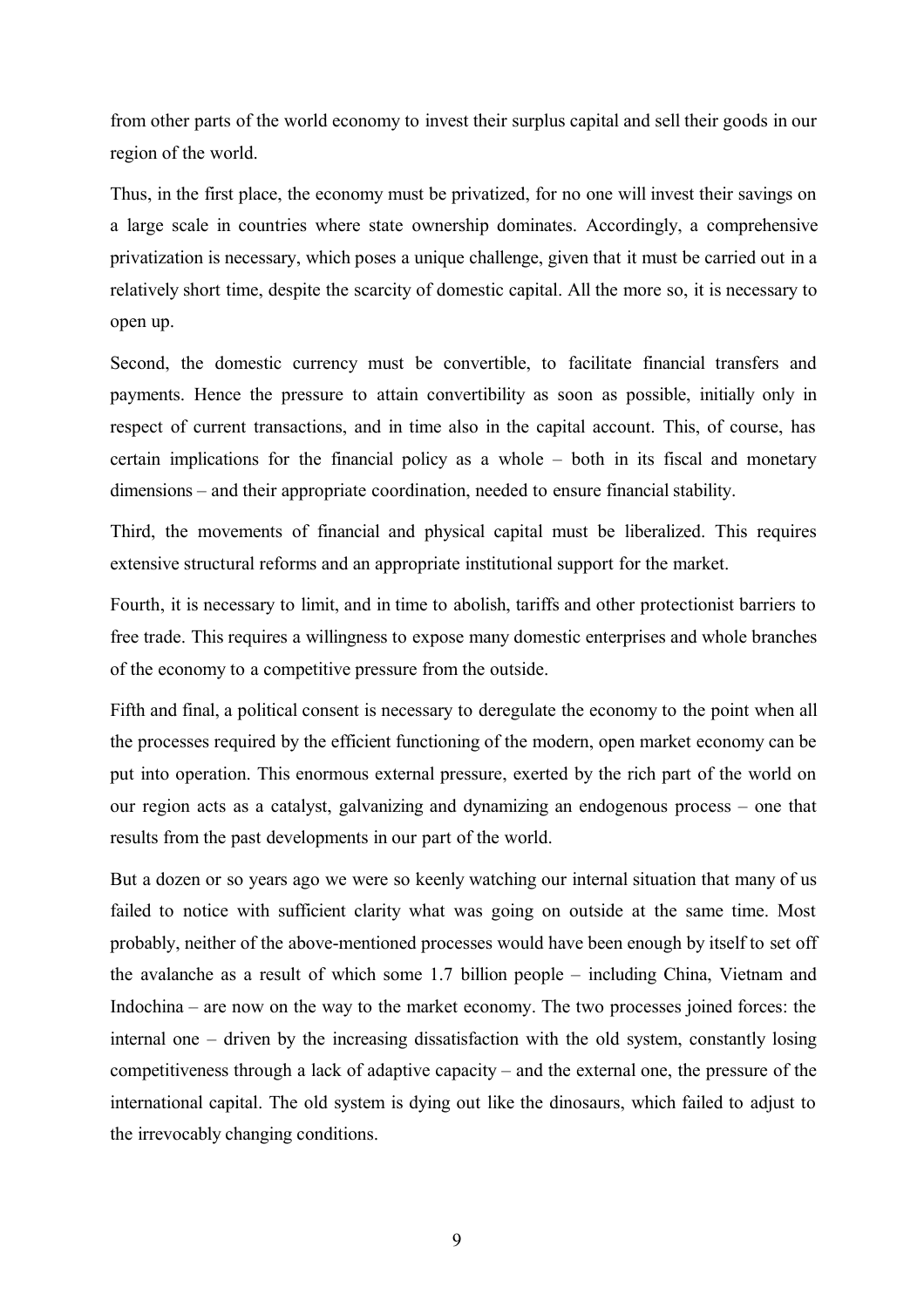For we failed, in the old system, to adjust to the requirements of the evolutionary process propelled by the scientific and technological revolution, with all its consequences for the global economy. Therefore, from the moment the transformation was launched, the world economy has been consolidating into a single, ever more tightly integrated system. This is the essence of globalization. In other words, had we not joined the process by opening up and integrating with the rest of the world economy, the latter would not have become global. And now it *is* global, to which we too contribute, although our role in this economy is limited, given our modest share in global output and trade.

Globalization is a historic process of liberalization, followed by the integration of the hitherto largely fragmented markets of capital, goods and – on a smaller scale and somewhat belatedly – labor into a single global market. If we want to be part of this market, we must accept the market-based, that is, capitalist rules of the game that govern it. It follows that we need to become a capitalist economy, and in order to become a capitalist economy we need to go through the transformation from a socialist to a capitalist economy. Seen from a bird's eye view – or, better still, from the perspective of a satellite orbiting the Earth – the two processes merge into a single, ever more closely integrated process. They reinforce each other in a clearly noticeable feedback. There would be no transformation save for globalization. Conversely, there would be no full globalization, save for the post-socialist transformation.

The question thus recurs whether, at the turn of the 1980s, a prescription what to do was available; whether, apart from general mantras like*Liberalize, open up, privatize*, there existed some deepened and concrete knowledge about how to set about this task. Hardly any! I remember taking part in a seminar held in New York City in 1990, where I met one of the greatest contemporary economists, the late Prof. Rudiger Dornbusch from the MIT. He said that we – the inhabitants of the post-socialist part of the world – were no different from the others. Wherever in the world the American gurus went – Argentina, Turkey, Africa, the Philippines – they heard: *We are different.* Dornbusch added that although he had never been to Poland, he was certain we said the same thing. And he was right. We did say: *We are different.*

And we *were* different, because at the turn of the 1980s, we faced qualitatively different institutional problems from those which beset at that time other "emerging markets", outside the post-socialist group. It was not the case that we were similar to the Latin American economies, as some Western and especially American economists alleged. The actual similarities were in fact much less significant than superficial analogies would suggest. In order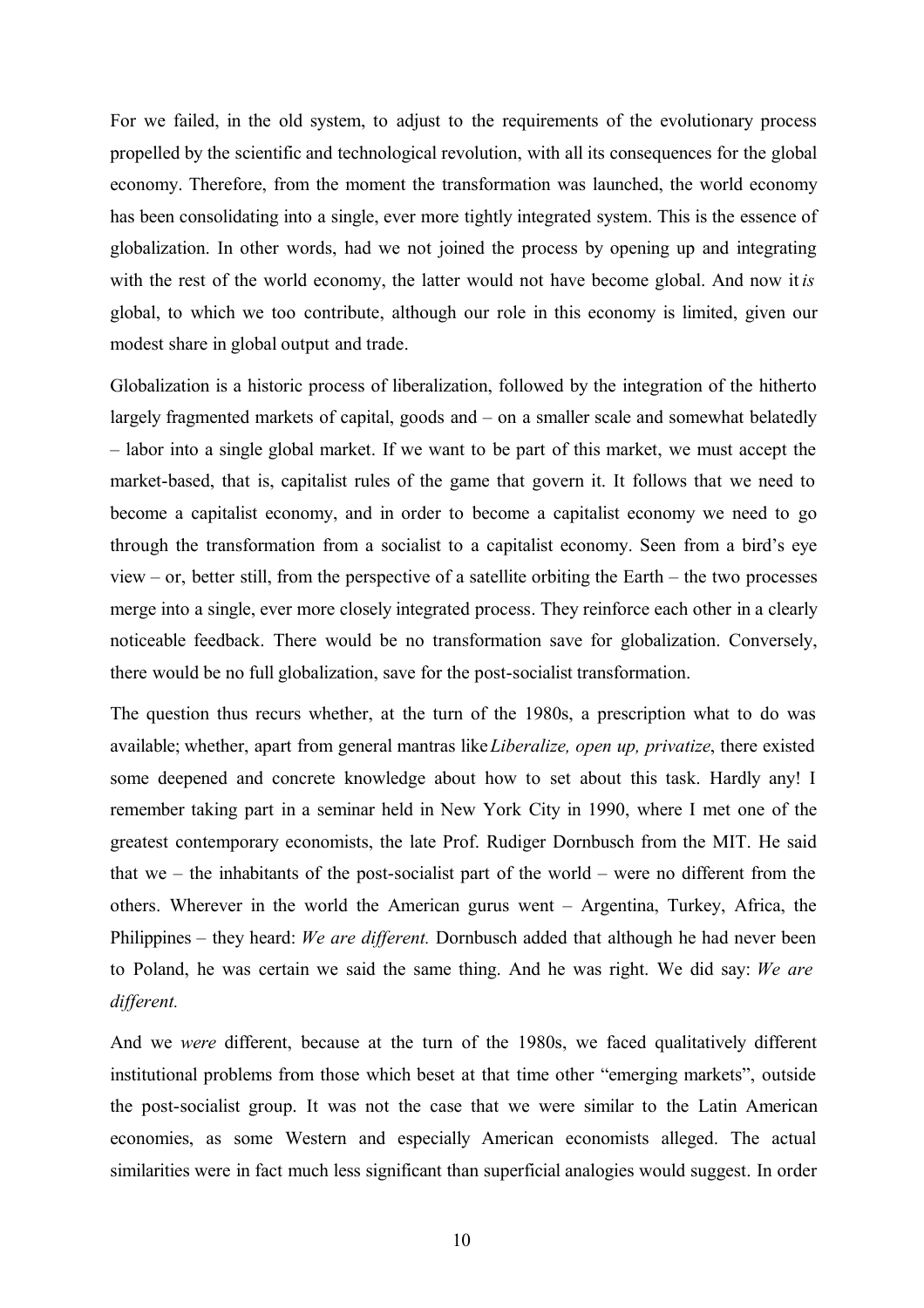to provide an appropriate therapy, an accurate diagnosis of the actual state of affairs was needed. Unfortunately, this is what the American gurus lacked, which resulted in faulty recommendations concerning the economic policy. One of its extreme forms was the concept of a "shock therapy", whose imposition and acceptance in the early 1990s exacted a heavy price from the Polish economy and society. It turned out to be much more of a totally pointless shock than of a much-needed therapy.

The countries of Central and Eastern Europe, and in particular the former republics of the Soviet Union, approached the richest countries of the world, which make up the G-7 group, expecting not only capital, but also technical assistance, that is, advice. What to do, we asked, when the old system fails? How to switch to a new one? All of us – also Poland – called for financial assistance, too, because of the foreign debt burden. In response, the G-7 group invested two international institutions – the International Monetary Fund and the World Bank – with an amazing power, confronting them in this way with a formidable challenge.

Thus the International Monetary Fund and the World Bank admitted on a single day almost twenty new countries, including all the post-Soviet republics, which were to become new economies, functioning in accordance with the rules applicable to the "First World". But there was no ready-made recipe what to do. As we already know, no research had been done on the ways of handling the possible demise of socialism. But another proposal was in store, which provided the basis of a solution – the Washington Consensus. It was a theoretical concept, worked out as a remedy against the structural crisis and heavy indebtedness in Latin America.

To the decision-makers, this seemed an appropriate proposal for the post-socialist countries. They just assumed we were a little different – in a manner of speaking, somewhat "worse" than the inefficient Latin American economies, because we had an even larger public sector, stronger trade unions, greater amount of red tape, less convertible currencies, more bureaucratic procedures and, especially, more centralized price regulation. Accordingly, one had to do what was being done elsewhere – mainly in Latin America – with even greater dedication and perseverance. What, then, was the prescription offered by the Washington Consensus? In simplified terms, it urged the countries concerned to privatize as much and as quickly as possible, liberalize trade and prices at the earliest opportunity, and be tough in the financial policy, both in its monetary and budget aspects.

Is there anything improper in this advice? Far from it. There is nothing wrong about it. But, apart from its contents, one should also take note of what is missing, in the fashion of the great Sherlock Holmes, who tells his friend, Doctor Watson, in the famous story by Conan Doyle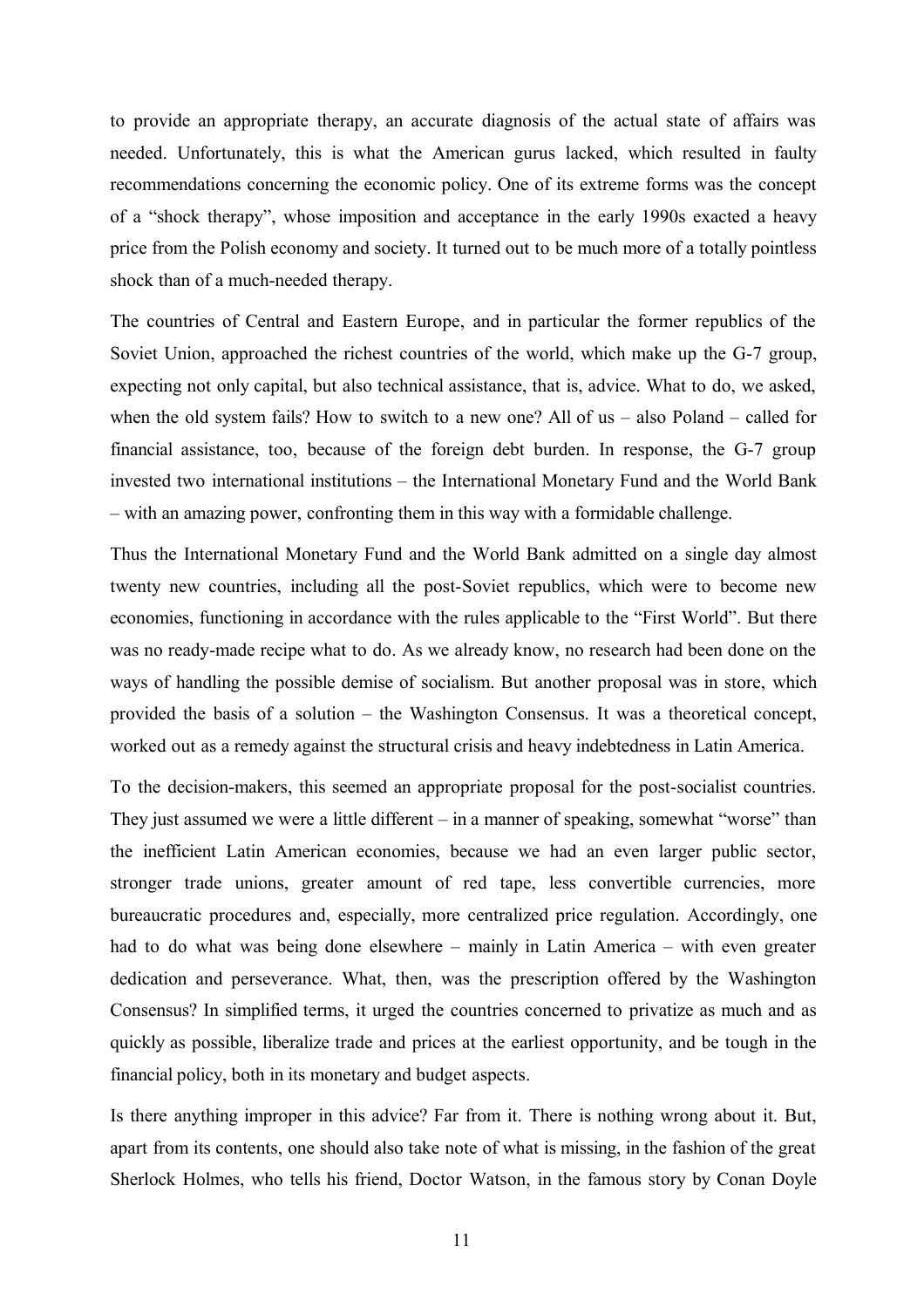that rather than wonder why the dog barked so loudly last night, he should ask why it did not bark the night before. One indeed has to privatize, liberalize, maintain a financial discipline and follow a tough monetary and budget policy. But this is not enough. What the Washington Consensus overlooked and missed was the enormous role of institution building in the implementation of market economy.

What are institutions? They comprise the market rules and the organizations (as well as the law) which enforce compliance with these rules, using a carrot and stick approach. And now, as we build a market economy in our countries, we notice the enormous challenges we face. The privatization and liberalization processes are not everything. There are also arrangements to be made to institutionalize economic activity anew. After all, we are building a new system.

After more than ten years of efforts, this task has reached various stages of completion in different places. Poland, along with several other countries, is fairly advanced in this process, in view of the adoption of regulations and institutional arrangements connected with its approaching accession to the European Union. This is a result of our geopolitical situation and also of our prudence. For it would have been most unwise, at the current stage of global economic integration, not to integrate with such a major economic organization as the European Union. The accession day will come soon: on the historical scale, it is merely a moment away. But there is a lot left for us to do – both before the formal accession date, that is, May 1, 2004, and afterwards, for many years to come.

In due time the Polish economy will function the way the market economies of the European Union do, although certain weaknesses will persist for some time. This is our chance and our choice. Unfortunately, this option is not available – at least in the foreseeable future – to many other states, including some post-socialist countries of the Balkans and the post-Soviet republics in Central Asia. This path is closed for them, at least for now, in the current phase, but bearing in mind their geopolitical position, it may remain so forever.

To sum up, the course and character of the great economic transformation in Poland and some other countries was the effect of coinciding internal and external circumstances. None of these should be underestimated, but they should not be overrated, either. And most importantly, they should not be considered outside their appropriate political and historical context. It is against this background that we are introducing a market economy which follows the rules that are in force in the European Union. European integration should be perceived in this context as an element of a broader game: the global rivalry of economic organizations.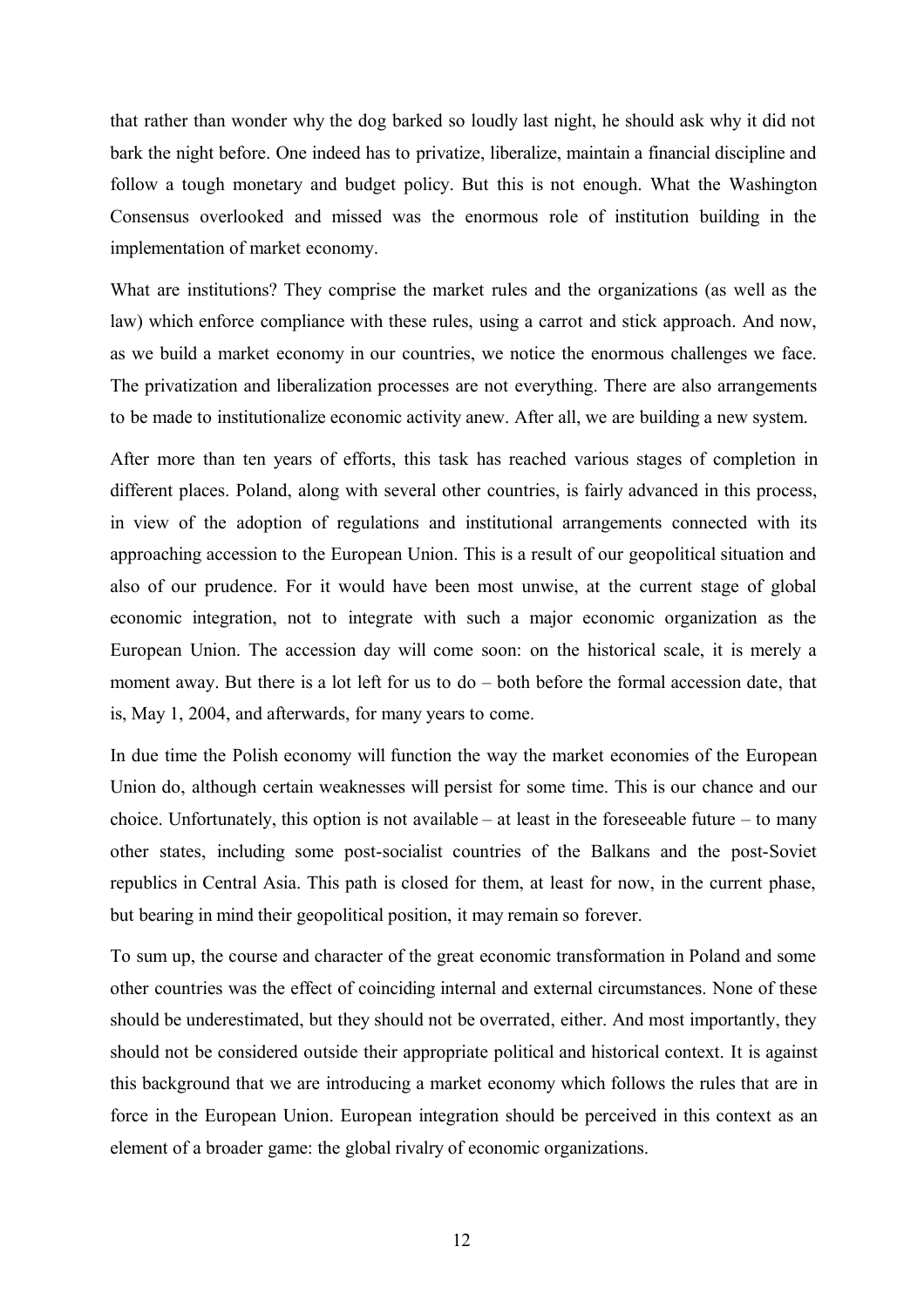Small and medium-sized countries opening up to the global economy should take advantage of the benefits of integration, for it creates much better opportunities in the contemporary worldwide rivalry than does remaining outside it. Staying out of the mainstream means in fact taking a position on the periphery of the global village. This is not the way to get rich. Economics knows no way for nations, regions, towns, families or individuals to become enriched by honest means other than through rapid socio-economic development.

Countries which draw appropriate economic-policy conclusions from appropriate economic theories develop faster. Such countries do exist, although, regrettably, they are not many. Looking back over the past quarter of a century, there is only a handful of economies which have consistently grown at an average pace of 5–7 percent annually. The situation is not unlike the anecdote about two tourists in the wilderness of the Bieszczady Mountains on the Ukrainian-Polish borderland, who sit underneath a spruce tree, exhausted after a day's hike, and eat sandwiches, when all of a sudden a bear appears. One of the tourists drops his sandwich, takes a pair of running shoes from his backpack and quickly puts them on. His companion comments: "You're nuts. Do you think you can ran faster than the bear?" To which he replies: "No, not faster than the bear, but certainly faster than you…"

This is precisely the point: to run faster than others. To attain greater economic dynamics than that of highly developed countries. In the process, one should be fully aware that the opportunities connected with the transformation and globalization can be utilized more profitably or less profitably.

Poland, which is often considered the relatively most successful transforming economy of the past 14 years, has also had its ups and downs. Four clearly different periods of the Polish transformation after the Round Table talks can be distinguished. The first one was called by some "shock therapy", although, as I said before, it involved too many unnecessary shocks and too little therapy, bringing with it excessive and avoidable costs. The mediocre results of the years 1990–93 were reflected, among other things, in the deep transitional recession. Its shorter duration than in other countries was mainly a consequence of the fact that by 1989, market reforms had already been quite advanced in Poland, improving our preparedness to implement market mechanisms in comparison with other countries of the region.

Then we shifted gears and changed the conception of economic policy in 1994–7, implementing the guidelines of the "Strategy for Poland" program. Its most salient feature was an instrumental approach to institutional change and structural reform – including, especially, the continued privatization and liberalization processes – subordinated to the needs of rapid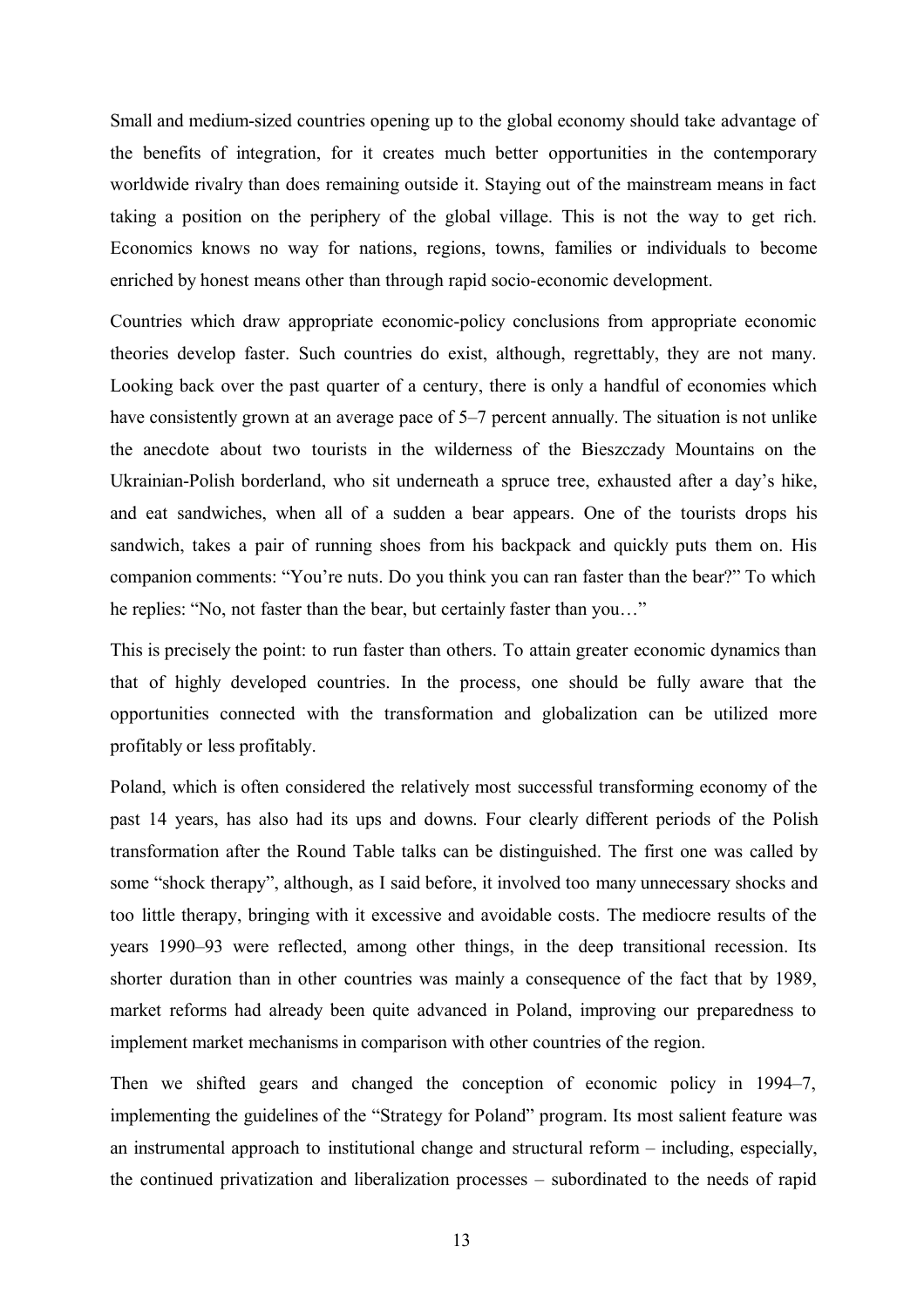socio-economic development. The coordination was improved of the fiscal and monetary policies, as well as the industrial and trade policies; the state did not refrain from wise intervention, either. And in the first place, we fostered institution building, that is, learning the rules of the game and implementing appropriate laws and organizational arrangements to enforce compliance from all the economic actors, all the market entities, including the newly emerging small and medium-size private enterprises, and to compel the state and localgovernment bureaucracies to change their ways.

Then, unfortunately, the simultaneous operation of the democratic mechanism made the pendulum swing the other way. A new government came in, with new (or partly recycled) views, and some old methods were reinstated, based on the Washington Consensus, which was incompatible with the Polish realities. As the theory did not fit the real world, the real world had to be adjusted: measures were taken, quite unnecessarily, to cool the economy. Finally, it became overcooled – a phenomenon called in English *overkilling* and in Polish, less elegantly, *butchering* the economy. As a result, GDP growth slid in Poland from 7.5 percent, at a time I quit politics in spring 1997, to a miserable, stagnant 0.2 percent in the fourth quarter of 2001. In such circumstances, we needed to set about restoring faster growth. And we've been successful in this respect. From a paltry 0.8 percent in the second quarter of 2002, we have managed to increase it to nearly 2.8 percent in the second quarter of 2003, bringing the Polish economy back to the faster growth track, where it should reach a GDP growth of about 5 percent already in the second half of 2004 – the year of Poland's accession to the European Union.

We stand a chance of staying on this fast growth path not only for four years, as we did during the implementation of the "Strategy for Poland", but for at least 14 or even 24 years. For we need to run faster than the better developed economies and narrow the gap between our economic development levels, which has formed in the course of history. But this should by no means be taken for granted. The fact that we are involved in a market transformation – which is true about Ukraine, Poland, Tajikistan, Kyrgyzstan, Turkmenistan, as well as such small states as Macedonia – or the fact that we are opening up to the enormous, competitive game that takes place in the globalizing world does not automatically ensure for us an economic success.

Such a success comes, first and foremost, as a result of a wise socio-economic development strategy. And there is one inescapable conclusion that follows from my practical experience gained at home and abroad, my theoretical studies – also in the field of comparative economics